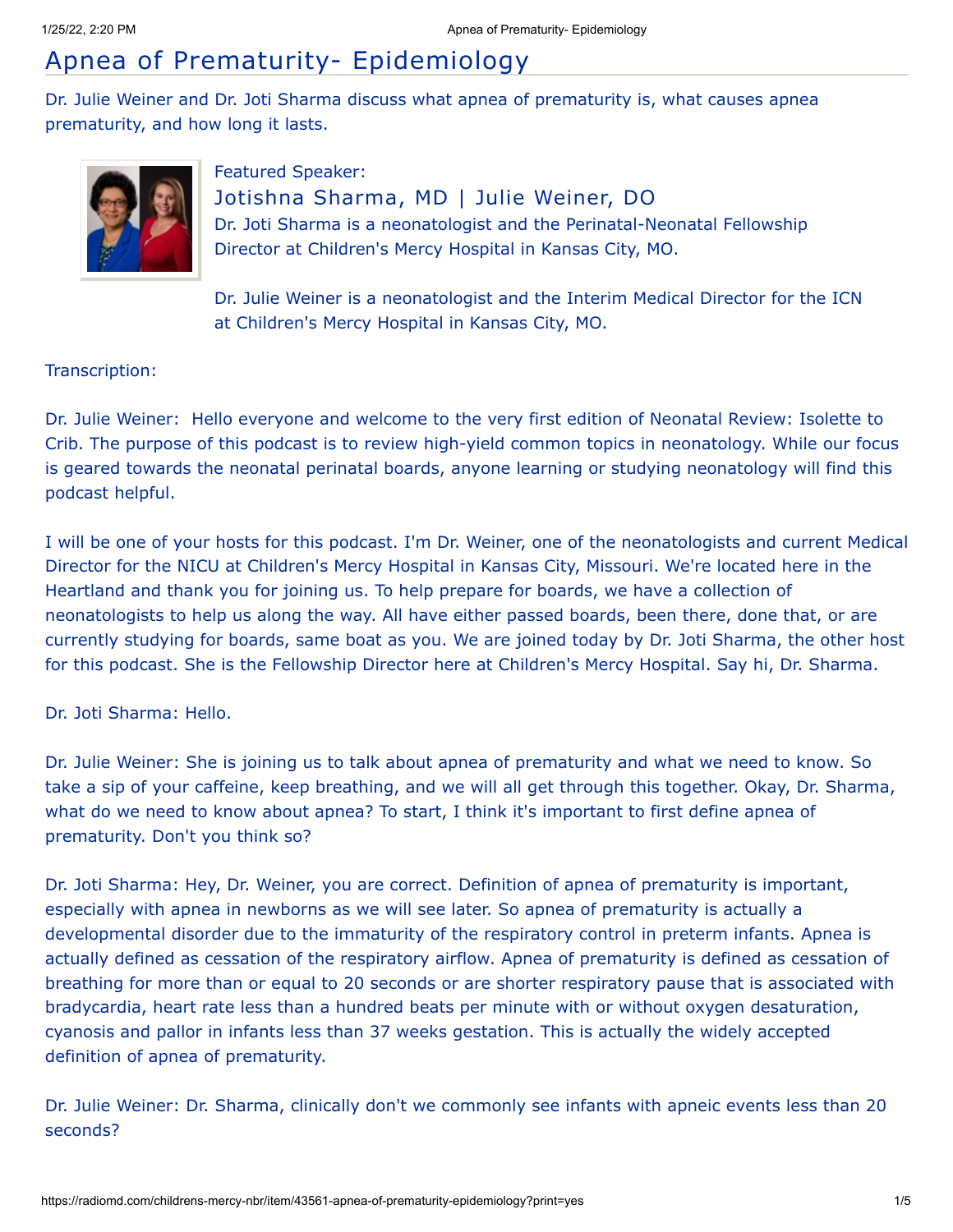Dr. Joti Sharma: Dr. Weiner, you are true. In practice, many apneic events in preterm infants are less than 20 seconds because briefer pauses of five to 10 seconds occur frequently in preterm infants and are normal unless they result in bradycardia and hypoxemia.

Dr. Julie Weiner: So if apnea of prematurity is in preterm infants, what is different if a 40 week newborn infant has apnea?

Dr. Joti Sharma: So there is another entity called apnea of infancy, which distinguishes apnea in infants who are greater than or equal to 37 weeks gestation at the onset of apnea. What is important to realize is that if a 40-week-old infant has apnea, it is important to think about a pathological cause as opposed to just being due to prematurity.

Dr. Julie Weiner: While apnea in term infants is uncommon, pathologic causes should be considered. Do you want to talk more about this?

Dr. Joti Sharma: As I mentioned earlier, if an infant has first-time onset of apnea greater than 37 weeks gestation, it is important to think about pathological causes. And some of the differential diagnosis that we should consider are seizure disorder, infections, birth asphyxia, or hypoxic-ischemic encephalopathy, intracranial hemorrhage or stroke. Exposure to drugs can also lead to respiratory depression. And of course, anatomical abnormalities like micrognathia with obstruction of the airway.

Dr. Julie Weiner: How does the apnea of prematurity and apnea of infancy differ from just periodic breathing?

Dr. Joti Sharma: Good question because it can get confusing. Therefore, it is important to distinguish them in clinical practice. In periodic breathing, episodes are characterized by a pattern of repetitive cycles of breathing and respiratory pauses that are approximately five to 10 seconds in duration. The typical description is short respiratory pause with a few rapid breaths followed by slower breaths, then another pause and the cycle repeats,

It is also important to note that these pauses may be accompanied by modest oxygen desaturation and bradycardia, but they do not usually require clinical intervention. Periodic breathing is common in preterm infants, but needs to be differentiated from apnea of prematurity. And as mentioned earlier, typically periodic breathing does not require intervention.

Dr. Julie Weiner: So moving back to apnea of prematurity, how is the frequency of sentence related to gestational age?

Dr. Joti Sharma: The frequency of symptoms is inversely proportional to gestational age. In other words, the incidence of apnea increases with decreasing gestational age. So the more premature the infant, the higher rate of apnea of prematurity.

Dr. Julie Weiner: So Dr. Sharma, since you mentioned incidence, what is the incidence of apnea of prematurity?

Dr. Joti Sharma: Dr. Weiner, as I mentioned earlier, the incidence is dependent on gestational age and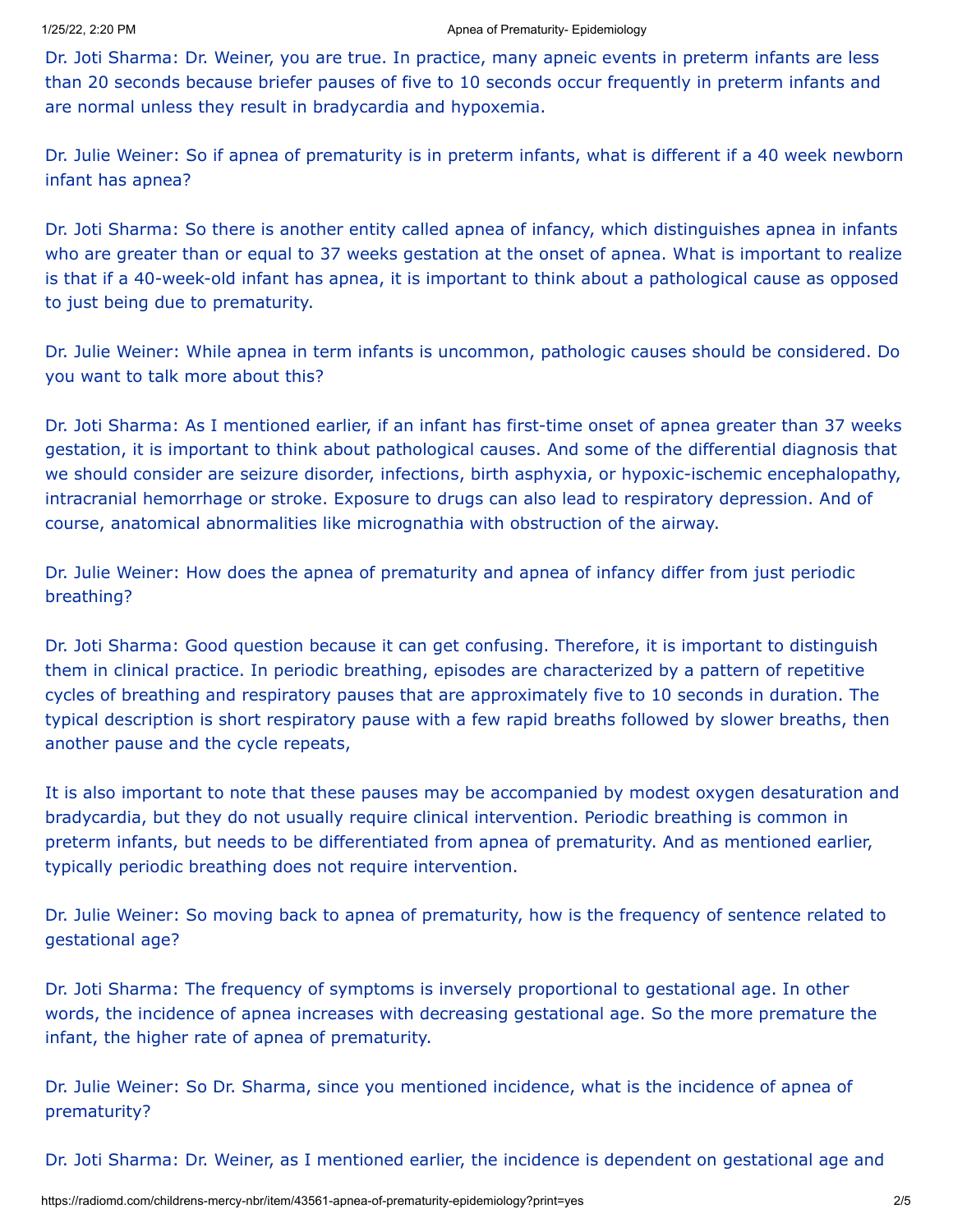## 1/25/22, 2:20 PM **Apple 2:20 PM** Apple 2:20 PM Apple 2:20 PM Apple 2:30 PM Apple 2:30 PM Apple 2:30 PM Apple 2:30 PM Apple 2:30 PM Apple 2:30 PM Apple 2:30 PM Apple 2:30 PM Apple 2:30 PM Apple 2:30 PM Apple 2:30 PM Apple 2

degree of prematurity. So in very preterm infants, that is infants who are less than or equal to 28 weeks gestation, virtually all infants will develop apnea. And this is based on the review of cardiorespiratory recordings from pneumography and cardiac and pulse oximetry monitoring. The good news is 92% of apneic spells will be resolved by 37 weeks postmenstrual age in these infants. And actually, 98% will have resolved by 40 weeks postmenstrual age.

I do want to mention that there is a group of infants born between 24 to 28 weeks gestation who may continue to have apneic spells beyond 38 weeks postmenstrual age, which may prolong their hospitalization. And most of these infants actually do have bronchopulmonary dysplasia. But again, the good news is that even in this group of infants, the majority of cases of apnea will resolve by postmenstrual age 43 to 44 weeks of gestation.

Dr. Julie Weiner: So Dr. Sharma, you mentioned virtually all infants less than 28 weeks develop apnea of prematurity. How about those that are greater than 28 weeks?

Dr. Joti Sharma: So for infants more than 28 weeks gestation, the proportion of infants with apnea decreases. At 30 weeks gestation, the incidence of apnea is 85%. And at 34 weeks, it decreases to 20%.

Dr. Julie Weiner: So now that we know how common apnea of prematurity is, how does it affect hospital stay for these infants?

Dr. Joti Sharma: Infants who have persistent apnea do have a longer hospitalization. So there is an association with persistent apnea and longer hospitalization. It is also important to note that there is a wide distribution in the rate of apnea amongst NICUs, because of the criteria for diagnosis of apnea is very variable. Generally and most infants, apnea of prematurity follows a common natural history. The more severe events that require intervention are the first ones to resolve. Last to resolve are the isolated, spontaneously resolving bradycardic events of uncertain clinical significance.

Dr. Julie Weiner: So let's shift a little bit and discuss some of the causes of the apnea. Dr. Sharma, do you mind doing that?

Dr. Joti Sharma: Dr. Weiner, that's actually a great segue. But before we discuss the causes of apnea, it is important to classify apnea first. And we will discuss the cause of apnea in our next podcast when we cover apnea of prematurity pathogenesis.

Dr. Julie Weiner: So how do you classify apnea in newborns?

Dr. Joti Sharma: Apnea is classified as central, obstructive or mixed.

Dr. Julie Weiner: What is the classification based on or due to?

Dr. Joti Sharma: The classification is actually based on respiratory effort in airflow. So in central apnea, the inspiratory efforts are absent and they result in cessation of breathing effort. In obstructive apnea, the inspiratory efforts persist, but are ineffective in the presence of upper airway obstruction. And this upper airway obstruction usually is active pharyngeal level. With mixed apnea, the upper airway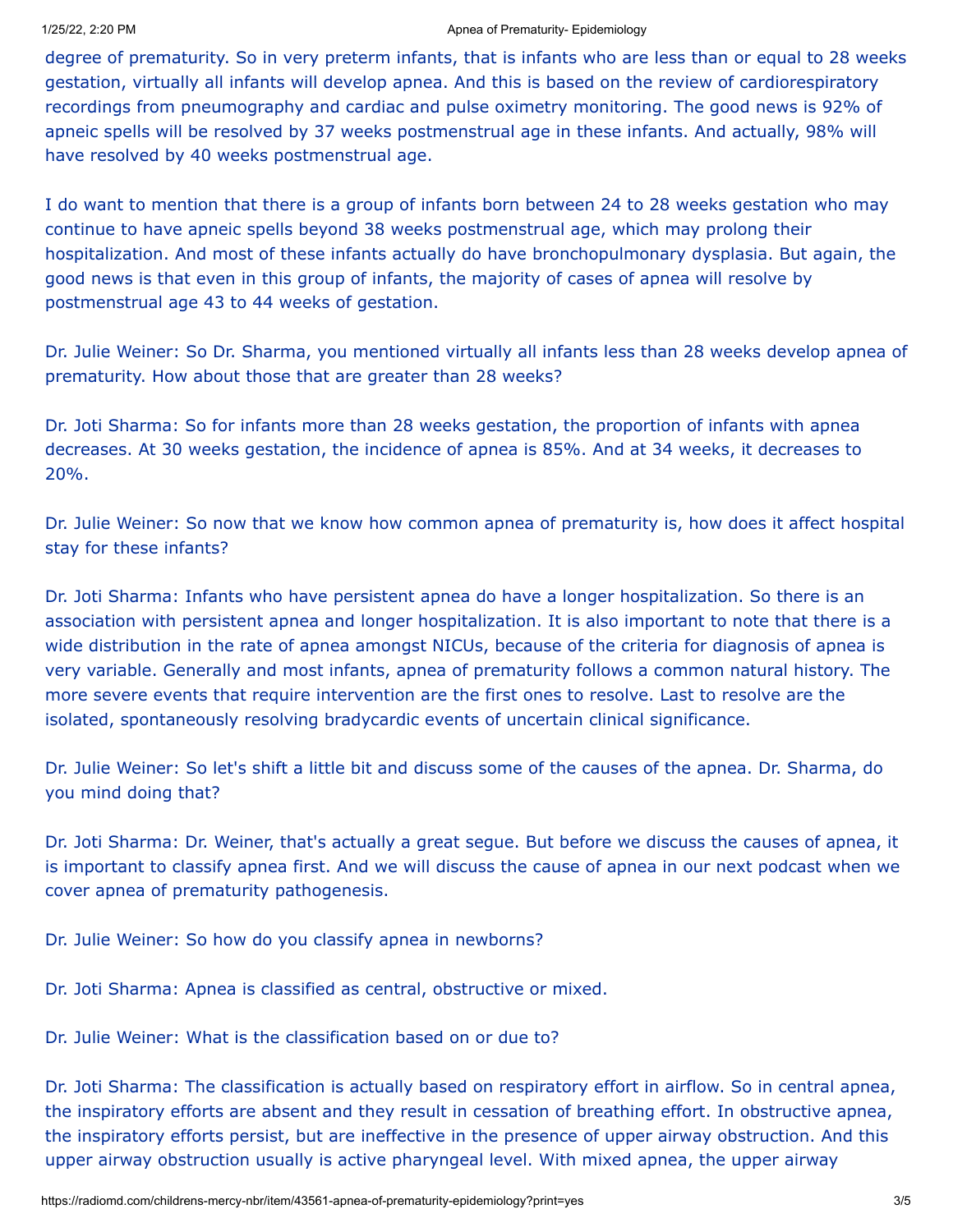obstruction with inspiratory efforts either proceeds or follows central apnea.

Dr. Julie Weiner: So how common are all these three types of apnea in preterm infants?

Dr. Joti Sharma: Most apneic spells in preterm infants are of the mixed type. In a study of physiologic recordings of 2000 apneic episodes in 47 infants, it was shown 50% of these episodes were of the mixed type. 40% was central and 11% obstructive. Interestingly, the longer the episode of apnea, the more likely it is the mixed type, as opposed to short respiratory pauses, which are primarily classified as central apnea.

Dr. Julie Weiner: In summary, we're going to just review the definition, incidence and classification of apnea of prematurity. Dr. Sharma, do you mind summarizing these areas for us?

Dr. Joti Sharma: Sure. I'll do a quick summary. So apnea of prematurity is defined as cessation of breathing for more than or equal to 20 seconds or a shorter respiratory pause, which is associated with oxygen desaturation with or without bradycardia in infants less than 37 weeks gestation. Apnea of prematurity is a developmental disorder that reflects physiologic immaturity rather than a pathologic process. Apnea of infancy refers to infants who are more than or equal to 37 weeks gestation at onset of apnea and a pathologic cause should be considered.

Periodic breathing is defined as repetitive cycles of breathing and respiratory pauses that are approximately five to 10 seconds in duration and clinically asymptomatic. Apnea is classified as central, obstructive or mixed. Most apneic spells in preterm infants are the mixed type. The incidence of apnea increases with decreasing gestational age.

Dr. Julie Weiner: So as we're wrapping up this very first podcast, let's review a few questions that will hopefully help to increase and show our knowledge in this topic. Dr. Sharma, can you help us with that?

Dr. Joti Sharma: I guess so. Yeah, I do have I think two questions. The first question is: Apnea in neonates is defined as cessation of respiration for more than or equal to 20 seconds with accompanied desaturation and bradycardia. Which of the following statements is incorrect regarding apnea of prematurity? The choices are A, the incidence of apnea of prematurity is inversely proportional to gestational age; B, the incidence of apnea is a hundred percent in infants less than or equal to 28 weeks gestation; choice C, central apnea is the most common type of neonatal apnea; choice D, patients with bronchopulmonary dysplasia may experience persistent apnea.

Dr. Julie Weiner: Okay, Dr. Sharma. Which one is it? Which one's the answer?

Dr. Joti Sharma: So if we review that, we just went over A, right? We talked about the more premature the baby, the higher the rates of apnea. And B is also correct, because we did mention that almost all babies less than 28 28 weeks gestation will develop apnea. D is correct, patients with bronchopulmonary dysplasia are the ones that are more likely to experience persistent apnea. C, the choice is central apnea is the most common type of neonatal apnea. As we reviewed, it is actually the mixed type. So the answer is C.

Dr. Julie Weiner: Okay, Dr. Sharma. What's the next question?